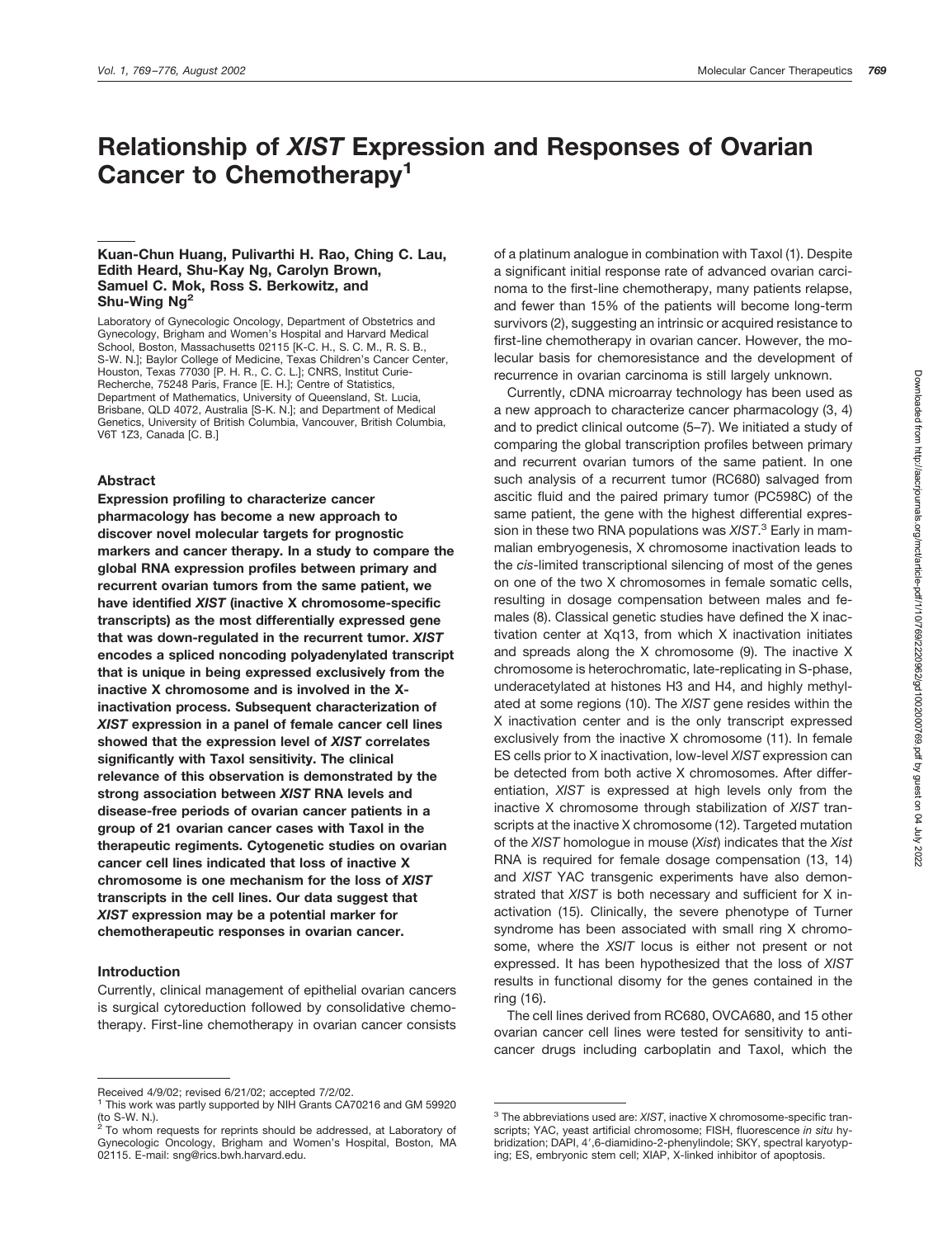patient had received. Statistical analysis showed a significant association between Taxol sensitivity and *XIST* RNA level. Neither carboplatin nor cisplatin showed such correlation. Cytogenetic studies of the cell lines by spectral karyotyping, RNA FISH, and combined immunostaining and chromosome painting have suggested that loss of inactive X chromosome is one mechanism for the loss of *XIST* expression in some cell lines. To estimate the clinical significance of *XIST* expression, 21 cases of ovarian carcinoma tissues from the patients who were treated with Taxol and platinum drug were investigated, and *XIST* expression was found to be strongly associated with the patient responses to chemotherapy. Our data suggest that *XIST* is a potential marker for chemoresponse prediction in ovarian cancer.

#### **Materials and Methods**

**cDNA Microarray Analysis.** Total RNA was extracted from the primary and recurrent tumor cells by Trizol reagent (Invitrogen Life Technologies, Inc.). Poly(A) RNA was purified from total RNA by Oligotex mRNA kit (Qiagen). RNA concentration was determined by a RiboGreen fluorescence method (Molecular Probe). cDNA synthesis and microarray hybridization was performed by GenomeSystems, Inc. through a subcontract to the Center for Genomics Research of Harvard University. Hybridization was performed on a UniGEM V microarray from Incyte Pharmaceuticals, Inc., which contains 7000 sequence-verified human genes and expressed sequence tag sequences mapped to National Center for Biotechnology Information's UniGene database.

**Cell Lines and Tumor Samples.** Sixteen ovarian cancer cell lines were used in this study. ALST, CAOV3, OVCA3, OVCA420, OVCA429, OVCA432, OVCA433, OVCA633, OVCA680, OVCA702, and OVCA810 were established in our laboratory from tumor tissues obtained from different patients. OVCA680 and OVCA702 were derived from recurrent ovarian carcinomas, whereas others were all derived from primary ovarian carcinoma tissues. SKOV3, ES-2, and TOV21G were purchased from American Tissue Culture Collection. RMG-1 and RMUG-L were purchased from Japanese Collection of Research Bioresources (JCRB Cell Bank). ES-2 was maintained in McCoy's SA medium supplemented with 10% FCS, whereas RMG-1 and RMUG-L were cultured with DMEM-F12 HAM medium plus 10% FCS. Other ovarian cancer cell lines were grown in medium 199 and MCDB 105 (1:1) supplemented with 10% FCS. Five breast cancer cell lines used in our study were MDA-MB231, MDA-MB361, MDA-MB453, MDA-MB468, and MCF-7. All breast cancer cell lines were obtained from American Tissue Culture Collection and maintained in DMEM supplemented with 10% FCS. Ovarian tumors were obtained from patients at Brigham and Women's Hospital in Boston. All of the surgical specimens were collected with patient consents and were confirmed by histological examination.

**Quantitative Real-Time PCR Analysis.** TaqMan Reverse Transcription reagents (ABI) were applied for cDNA synthesis. The SYBR Green reagents kit (ABI) was used for quantitative real-time PCR analysis and performed according to the manufacturer's recommendation. During PCR, reactions were continuously monitored by an ABI Prism 5700 Sequence Detector (ABI). Cyclophilin messages were used as the internal control. The sequences of the primers used were listed as follows: XIST-11302F, 5'-GCAGTTTGCCCTAC-TAGCTCCT-3'; XIST-11456R, 5'-TCCTCAGGTCTCACAT-GCTCA-3; Cyc-531F, 5-GATGCTCCTGCGTTCTGATGT-3': and Cyc-631R, 5'-GGTGGAAGCTGCTTCCCTTAA-3', All primers were designed with PrimerExpress 1.5 software (ABI). All of the forward and reverse primers were designed on different exons separated by long introns to prevent noise signals generated from contaminated genomic DNA during the PCR reactions.

**Drug Toxicity Assay.** Drug cytotoxicity was determined by MTT dye-based methodology. Briefly, cells were seeded in 100  $\mu$ l of medium (5000 cells) per well in 96-well plates. After overnight incubation, 100  $\mu$  of medium with different dilutions of Taxol were prepared and added to treat the cells for 48 h. Cell viability was quantified with the MTT cell proliferation assay kit (Roche) as described by the manufacturer's manual. The  $IC_{50}$  is the concentration of drug resulting in a 50% reduction in absorbance at 550 nm to that of untreated cells. Every assay was performed in triplicates, and the drug  $IC_{50}$  of each cell line was the average of three to six independent experiments.

**Statistical Analysis.** Correlation analysis of the relationship between  $XIST$  RNA level and the drug  $IC_{50}$  (or relapse time) was carried out using the MINITAB statistical package. The Pearson correlation coefficient calculated between any two variables provides a measure of the strength of their linear relationship. Its significance is tested using a two-tailed *t* test. Both the calculation of the Pearson correlation coefficient and its test are based on two assumptions: (*a*) each pair of observations is independent of any other pair; and (*b*) each variable is normally distributed. In view of the second assumption, log transformation is therefore applied for each variable for the statistical analysis. For comparison, we provide *P*s obtained using Efron's (17) nonparametric bootstrap resampling method. To examine the clinical relevance of *XIST* expression in responses to cancer chemotherapy, multiple regression analysis was carried out using the MINITAB package. The three subtypes (serous, mucinous, and endometrioid) in the histology information was transformed into two dummy variables, whereas a binary (0, 1) variable was adopted for the stage by combining stages 3, 3C, and 4 into one group and stages 1A and 2A into the other. In addition, the relapse time, CA125, and age were transformed into log form. We adopted backwards elimination steps to select predictor variables. The method started with all variables in the regression equation. Then the variable was removed one by one, based on the *F*s associated with the variables. The procedure was terminated when no variable in the regression equation had an  $\digamma$  that was  $<$ 4. Residual plots were used to check the adequacy of the final model.

**Combined Immunostaining and Chromosome Paint**ing. Cultures were synchronized by 260 nm demecolcine (Sigma) for 18–24 h, and metaphase cells were differentially collected by mitotic shake-off method. Metaphase spreads were prepared as described before (18). After removing excess liquid, the slide was always kept in a humidified chamber for both immunolabeling and DNA FISH processes. For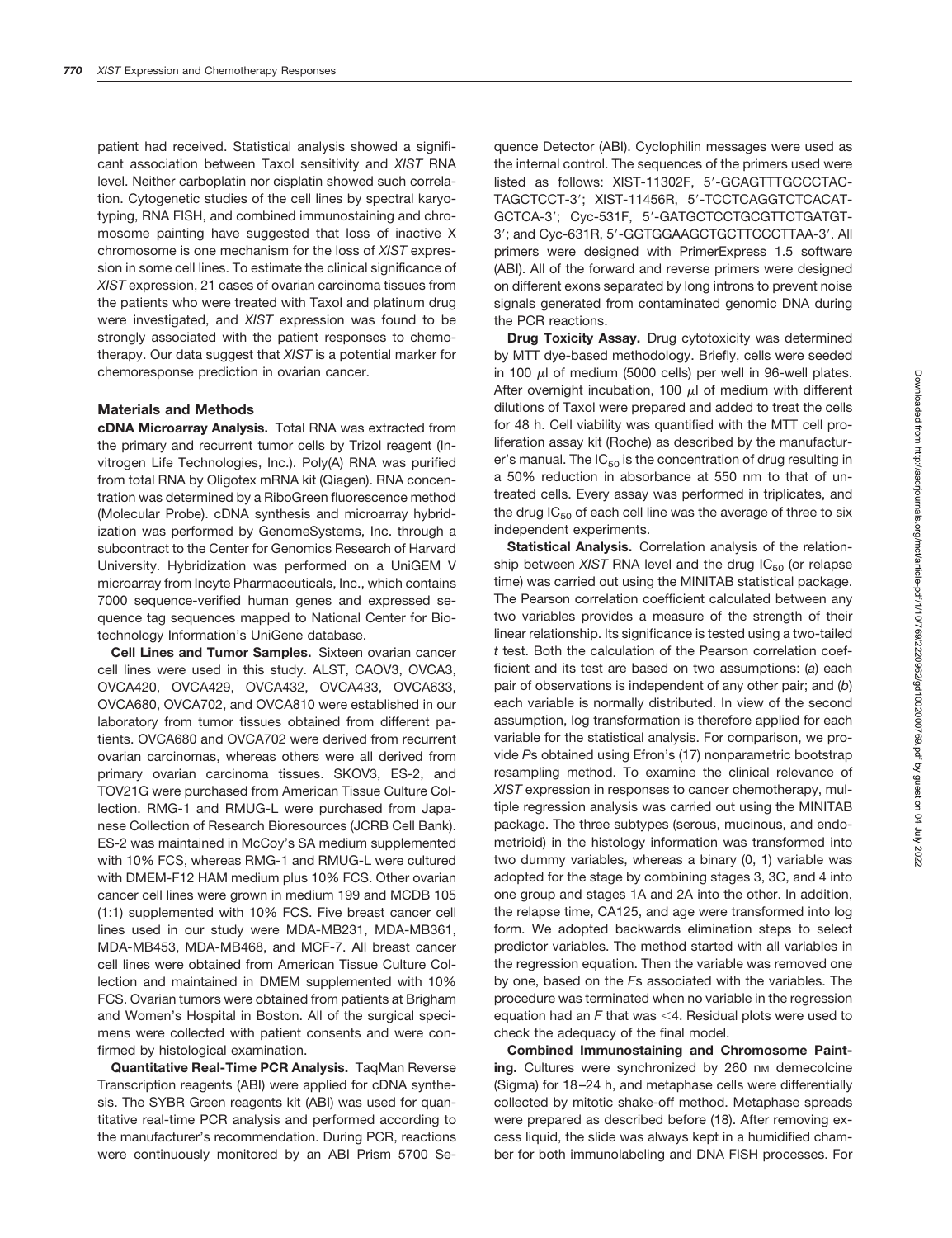*Fig. 1*. Microarray analysis of RNA prepared from paired primary ovarian tumor (*X-axis*) *versus* recurrent tumor (*Y-axis*). The relative intensities of signals generated by the Cy3- and Cy5 probes are shown. Each *blue spot* represents an individual gene on the microarray, whereas the *red spots* are signals from controls designed by the company. The signals are clustered in panels according to the folds of difference of intensities. Genes whose expressions are up-regulated in the recurrent tumors are clustered in the positive panels, whereas genes whose expressions are down-regulated are clustered in the negative panels. The *XIST* data point was indicated in the graph.



immunostaining of acetylated histone H4, the slide was blocked with 40  $\mu$  of 3% donkey serum in KCM buffer (18) for 30 min and followed by 40  $\mu$ l of anti-acetylhistone H4 (Lys12; Upstate Biotechnology) antibody (1:90) incubation for 1 h. Then the slide was washed twice at room temperature for 5 min each with KCM buffer. Biotin-conjugated donkey anti-rabbit secondary antibody (Pierce) was used at  $\times$ 200 dilution as described for the primary antibody. After the final wash, the slide was fixed in 3:1 methanol/acetic acid (v/v) for 10 min at room temperature and allowed to air dry. The slide was then processed for DNA FISH. The chromosomes on the slide were denatured by applying 100  $\mu$  of denaturing solution (0.5 N NaOH, 1.5 M NaCl) for 5 min at room temperature, followed by neutralization solution [0.5 M Tris-HCl (pH 7.4), and 1.5 M NaCl] for 5 min at room temperature twice. The slide then was prepared, hybridized to FITClabeled X chromosome paint probe (Vysis, Inc.), and washed as described in the manufacturer's manual. The biotinylated anti-rabbit antibody was detected using Texas Red conjugated Streptavidin (Pierce) diluted 200 times in  $4 \times$  SSC (pH 7.2)/1% BSA at room temperature for 1 h in the dark. The slide was washed twice at room temperature for 5 min each with  $4 \times$  SSC (pH 7.2)/0.1% Tween 20, followed by standard mounting protocol with Vectashield mounting medium, which contains DAPI as the counterstain (Vector Lab). The image was captured by an Olympus BX60 fluorescence microscope equipped with an Optronics CCD camera.

**RNA FISH.** Interphase nuclei were prepared, and RNA FISH was performed as described before (15). The human *XIST* probe was a pool of  $\sim$ 3.5 kb of sequence derived from exon 1 and 1 kb derived from exon 6 (15).

**SKY.** Metaphase spreads were prepared and hybridized with a mixture of 24 differentially labeled chromosome painting probes according to the manufacturer's recommendation (Applied Spectral Imaging, Inc.). The images were captured with an ASI camera and analyzed with SkyView 1.2 software (Applied Spectral Imaging, Inc.).

# **Results**

A cDNA microarray analysis of RNA samples prepared from paired primary and recurrent ovarian tumor cells was performed as described in "Materials and Methods" (Fig. 1). The gene *XIST* was found to be the most differentially expressed and down-regulated gene in the recurrent tumor (6.7-fold by microarray analysis and 51.3-fold by real-time quantitative PCR). We established a cell line, named OVCA680, from the recurrent tumor. This and 15 other ovarian carcinoma cell lines were subjected to drug sensitivity assays with a panel of antineoplastic agents. Because the patient from whom the tumor specimens were obtained has been treated with Taxol and platinum drug during the firstline chemotherapy, we focused on these two types of anticancer agents (Table 1). Compared with other cell lines, OVCA680 demonstrated a high level of Taxol resistance and moderate resistance to carboplatin and cisplatin. We also determined the relative levels of *XIST* transcripts in the cell lines by quantitative real-time PCR (Table 1). Similar to other microarray studies (3, 4), a natural logarithm was applied to normalize the data as described in "Materials and Methods." Significant correlation was found between the levels of *XIST* transcript and Taxol  $IC_{50}$ s ( $r = -0.584$ ; Fig. 2*a*, solid regres*sion line*). Using a two-tailed *t* test, the *P* is 0.018. For comparison, we calculated the *P* from 1000 bootstrap samples for the null hypothesis of zero correlation,  $P_{\text{boot}} = 0.016$ . However, the levels of *XIST* transcript is not significantly correlated with carboplatin ( $r = 0.017$ ;  $P = 0.949$ ,  $P_{\text{boot}} =$ 0.946; Fig. 2*b*) and cisplatin ( $r = 0.116$ ;  $P = 0.668$ ,  $P_{\text{boot}} =$ 0.670; Fig. 2*c*). Because carboplatin and cisplatin involve similar mechanisms of cell killing, the  $IC_{50}$ s of these two drugs exhibit strong correlation ( $r$  = 0.892;  $P$   $<$  0.001,  $P_{\mathrm{boot}}$ - 0.001). The regression analysis of *XIST* expression to Taxol  $IC<sub>50</sub>$ s showed an inverse correlation, whereas there was no significant correlation to both carboplatin  $IC_{50}$  and cisplatin  $IC<sub>50</sub>$ s. When we included the results of five breast cancer cell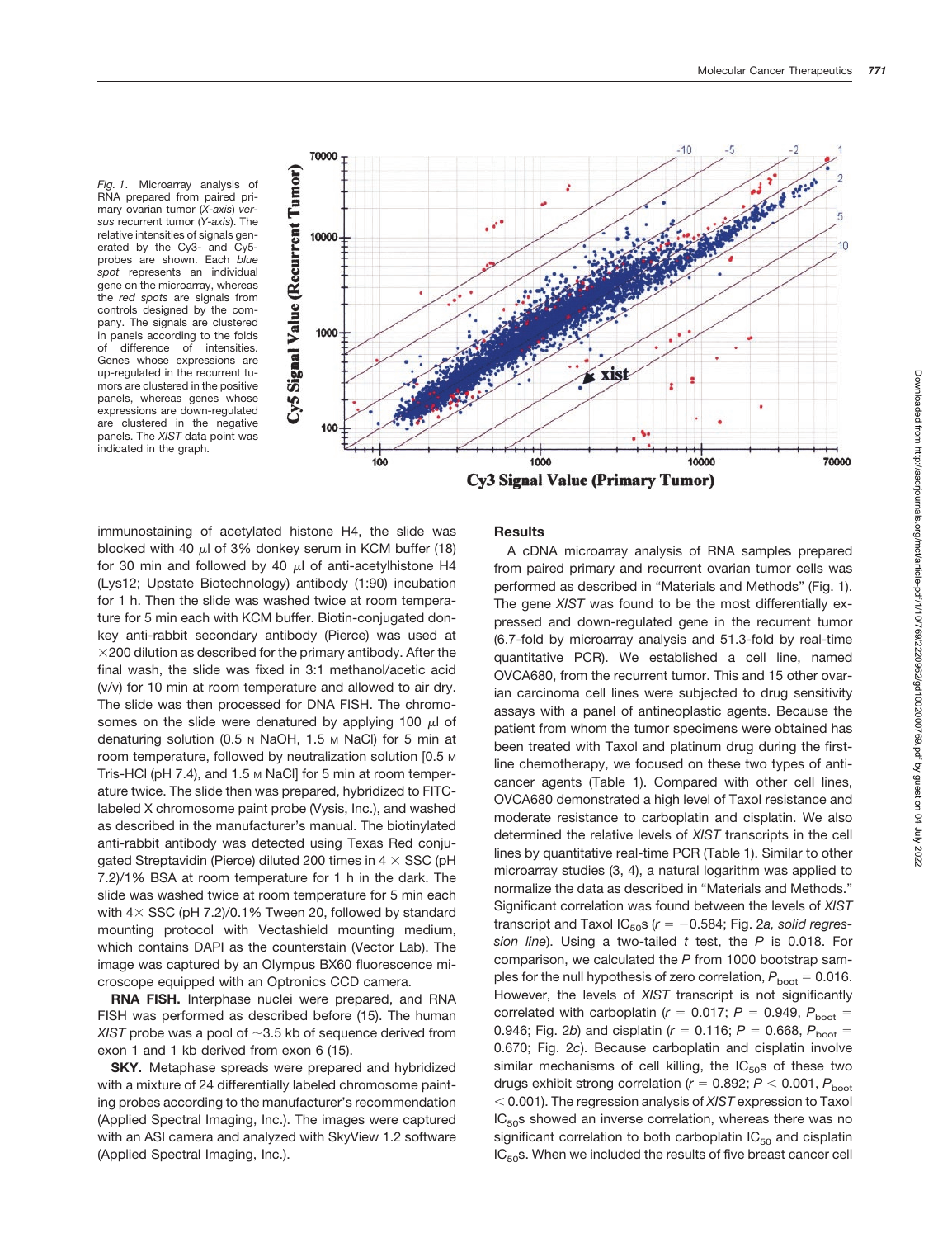| expression and analy result in a parter or examate cancer commission<br>Relative XIST expression levels and $IC_{50}$ for Taxol, carboplatin, and cisplatin in various ovarian cancer cell lines. |                 |                       |                                   |                                       |                                       |  |
|---------------------------------------------------------------------------------------------------------------------------------------------------------------------------------------------------|-----------------|-----------------------|-----------------------------------|---------------------------------------|---------------------------------------|--|
| Cell line                                                                                                                                                                                         | Subtype         | Ln(XIST) <sup>a</sup> | Ln(Taxol $IC_{50}$ ) <sup>b</sup> | Ln(Carboplatin $IC_{50}$ <sup>b</sup> | Ln(Cisplatin $IC_{50}$ ) <sup>b</sup> |  |
| SKOV3                                                                                                                                                                                             | Serous          | 9.58                  | $-21.05$                          | $-9.95$                               | $-11.37$                              |  |
| CAOV <sub>3</sub>                                                                                                                                                                                 | Serous          | $-2.30$               | $-9.41$                           | $-9.99$                               | $-11.75$                              |  |
| OVCA3                                                                                                                                                                                             | Serous          | 1.51                  | $-9.31$                           | $-9.49$                               | $-11.42$                              |  |
| <b>ALST</b>                                                                                                                                                                                       | Serous          | 0.31                  | $-8.57$                           | $-7.16$                               | $-9.88$                               |  |
| OVCA420                                                                                                                                                                                           | Serous          | 11.70                 | $-9.21$                           | $-8.59$                               | $-10.16$                              |  |
| OVCA429                                                                                                                                                                                           | Serous          | 11.05                 | $-17.47$                          | $-7.23$                               | $-8.98$                               |  |
| OVCA432                                                                                                                                                                                           | Serous          | 2.60                  | $-9.57$                           | $-0.04$                               | $-11.01$                              |  |
| OVCA433                                                                                                                                                                                           | Serous          | 9.73                  | $-9.23$                           | $-7.69$                               | $-9.41$                               |  |
| OVCA633                                                                                                                                                                                           | Serous          | $-2.30$               | $-9.22$                           | $-7.11$                               | $-9.00$                               |  |
| OVCA680                                                                                                                                                                                           | Serous          | 2.65                  | $-9.21$                           | $-8.05$                               | $-10.91$                              |  |
| OVCA702                                                                                                                                                                                           | Serous          | 8.36                  | $-14.21$                          | $-8.01$                               | $-9.69$                               |  |
| OVCA810                                                                                                                                                                                           | Clear           | 2.55                  | $-8.42$                           | $-6.94$                               | $-8.29$                               |  |
| $ES-2$                                                                                                                                                                                            | Clear           | 10.44                 | $-23.29$                          | $-9.72$                               | $-11.20$                              |  |
| RMG1                                                                                                                                                                                              | Clear           | $-2.30$               | $-12.28$                          | $-8.78$                               | $-10.55$                              |  |
| <b>TOV21G</b>                                                                                                                                                                                     | Clear           | 0.00                  | $-8.68$                           | $-9.73$                               | $-11.01$                              |  |
| RMUG-L                                                                                                                                                                                            | <b>Mucinous</b> | 1.91                  | $-11.71$                          | $-8.36$                               | $-9.19$                               |  |

|  |  | Table 1 XIST expression and drug $IC_{50}$ in a panel of ovarian cancer cell lines. |  |  |  |  |  |  |  |  |  |  |
|--|--|-------------------------------------------------------------------------------------|--|--|--|--|--|--|--|--|--|--|
|--|--|-------------------------------------------------------------------------------------|--|--|--|--|--|--|--|--|--|--|

*<sup>a</sup>* XIST RNA level is presented as a natural logarithm of the expression level relative to that of TOV21G.

*b* IC<sub>50</sub> is presented as a natural logarithm of actual value in the unit of M.



*Fig. 2. a, XIST* expression levels and Taxol IC<sub>50</sub>s of 16 ovarian and 5 breast cancer cell lines are plotted. The data points for ovarian cancer cell lines are presented as  $\bullet$ , and data points for breast cancer cell lines are presented as  $\circ$ . Both variables (expression level and IC<sub>50</sub>) are natural log-transformed. The regression lines are also shown in the graph. The *solid regression line* is calculated from ovarian cancer cell line data only, and the *dotted line* is plotted using combined data from ovarian and breast cancer cell lines. The five breast cancer cell lines used in this study were MDA-MB231, MDA-MB361, MDA-MB453, MDA-MB468, and MCF-7. *b, XIST* expression levels and carboplatin IC<sub>50</sub>s of 16 ovarian cancer cell lines are plotted. The regression line is shown in the graph (c); *XIST* expression levels and cisplatin IC<sub>50</sub>s of 16 ovarian cancer cell lines are plotted. The regression line is shown in the graph.

lines in the correlation analysis of Taxol IC<sub>50</sub> and *XIST* expression level, we obtained an even more significant correlation ( $r = -0.601$ ;  $P = 0.004$ ,  $P_{\text{boot}} = 0.004$ ; Fig. 2*a*, dotted *regression line*).

To investigate the mechanism(s) by which *XIST* expression is regulated, several cytogenetic experiments were performed. SKY analysis of the cell lines showed extensive translocation and only one X chromosome in the OVCA680 cells (Fig. 3*a*). Because histone underacetylation is one of the hallmarks unique to inactive X chromosome, we performed a combined immunostaining and X chromosome painting experiment on the metaphase spreads of OVCA680 cells to determine the histone acetylation status of the single X chromosome. A strong signal for acetylated histone H4 was observed on the X chromosome (Fig. 3, *b* and *c*), indicating that the X chromosome is an active X chromosome. In addition, we also performed RNA FISH using an *XIST*-specific probe on the cell lines, because *XIST* is exclusively expressed from and remains associated with the inactive X chromosome. We did not see any *XIST* signal in the RNA FISH analysis of OVCA680, ALST, CAOV3, and OVCA3 (data not shown). On the other hand, SKY and X chromosome painting analysis of SKOV3, one of the cell lines with relatively high levels of *XIST* expression, showed that there are five X chromosome in the cells (Fig. 3, *d* and *e*). RNA FISH with the *XIST*-specific probe demonstrated that this cell line is composed of cells with either one or two inactive X chromosome(s) (Fig. 3*f*). Hence, duplication of inactive X chromosome might contribute to the higher level of *XIST* expression in the SKOV3 cell line. Because both OVCA680 and CAOV3 contain only one X chromosome (Fig. 3*a* and data not shown), loss of inactive X chromosome may be one mechanism for the loss of *XIST* expression. In addition to loss of active X chromosome, some other mechanisms may be responsible for down-regulation of *XIST* expression. For example, some cell lines that exhibit low levels of *XIST* expression, such as OVCA3 and ALST, still maintain two X chromosomes (Fig. 3, *g* and *h*). There is an X chromosomal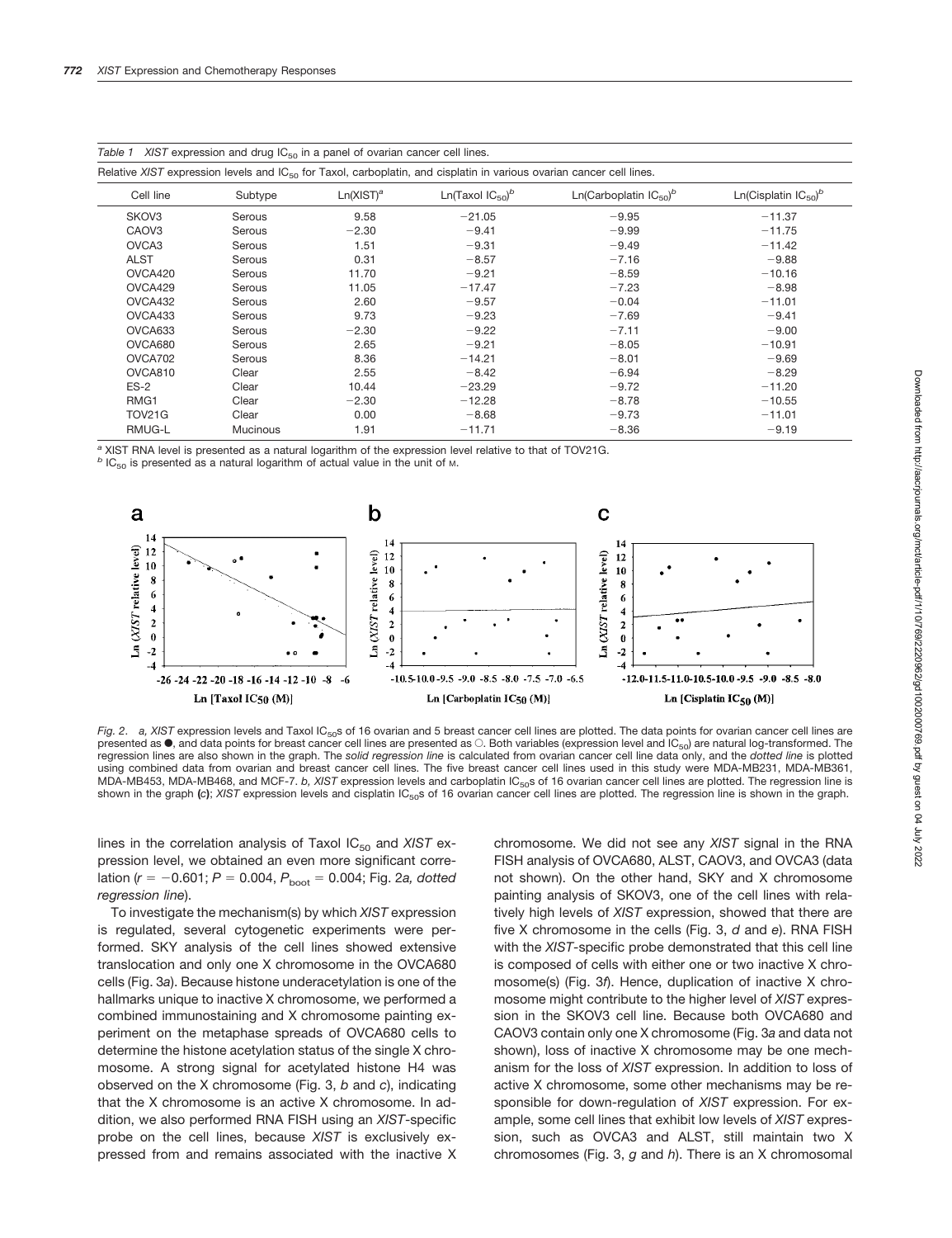

*Fig. 3*. SKY analysis and X chromosome status of ovarian cancer cell lines. *a,* SKY image of OVCA680 metaphase spread. Each color represents a unique spectral signature for a single chromosome. Chromosomes with multiple colors represent multiple chromosomal translocations that have been occurred. The single X chromosome is shown in *green* in the lower right corner. *b* and *c,* the same OVCA680 metaphase spread was double-stained for X chromosome (*green*) and acetylated histone H4 (*red*). *b,* the composite image of FITC-stained X chromosome and DAPI; *c,* the Texas Red staining for acetylated histone H4 (Lys-12) antibody. *Arrow,* position of X chromosome. *d,* SKY image of SKOV3 metaphase spread to show the five X chromosomes. *e,* X chromosome paint of SKOV3 metaphase spread. *f,* interphase RNA FISH with *XIST* transcript-specific probe on SKOV3 cells. The image is a composite image of the FITC-labeled *XIST* transcripts and DAPI-stained nuclei. *Arrows,* SKOV3 cells with either one or two inactive X chromosome(s). *g,* SKY image of OVCA3 metaphase spread. *h,* SKY image of ALST metaphase spread.

translocation observed in the OVCA3 cell line, whereas no obvious cytogenetic changes were identified in the ALST cells. These data suggest that multiple mechanisms might be involved in the changes of *XIST* expression in the ovarian carcinoma cell lines.

We then looked into the clinical relevance of *XIST* expression by analyzing patient responses to cancer chemotherapy. We chose primary tumor specimens from patients who have been treated with at least six cycles of carboplatin and Taxol after surgical cytoreduction and with medical history for at least 1 year after completion of chemotherapy. Two patients who were treated with triple-doublet protocol (three cycles of carboplatin/Taxol, two cycles of cisplatin/gemcitabine, and two cycles of Adriamycin/Topotecan) and relapsed within 6 months after completion of treatment were also included. All together, 21 cases collected from December 1995 to March 2000 were selected. Total RNAs were prepared from tumor tissues, and the *XIST* RNA levels were determined by quantitative real-time PCR. We chose relapse time (the time from completion of first-line chemotherapy to diagnosis of recurrent disease) as the parameter to measure the clinical outcome of the first-line chemotherapy. Correlation analysis was performed, and it was found that there was a strong correlation between relapse time and *XIST* expression level ( $r = 0.653$ ,  $P = 0.001$ ,  $P_{\rm boot} < 0.001$ ; Fig. 4). To account for other variables such as histology information, CA125, and patient age, as given in Table 2 multiple regres-



*Fig. 4*. Regression analysis of *XIST* RNA level and time of relapse.

sion analysis was also performed. We adopted the backwards elimination approach to select the predictor variables and chose the two-variable regression as the final model based on the sum of squares error and the degree of freedom. It was observed from the final model that *XIST* expression was significantly related to the relapse time and marginally to patient age (Table 3). For assessing the adequacy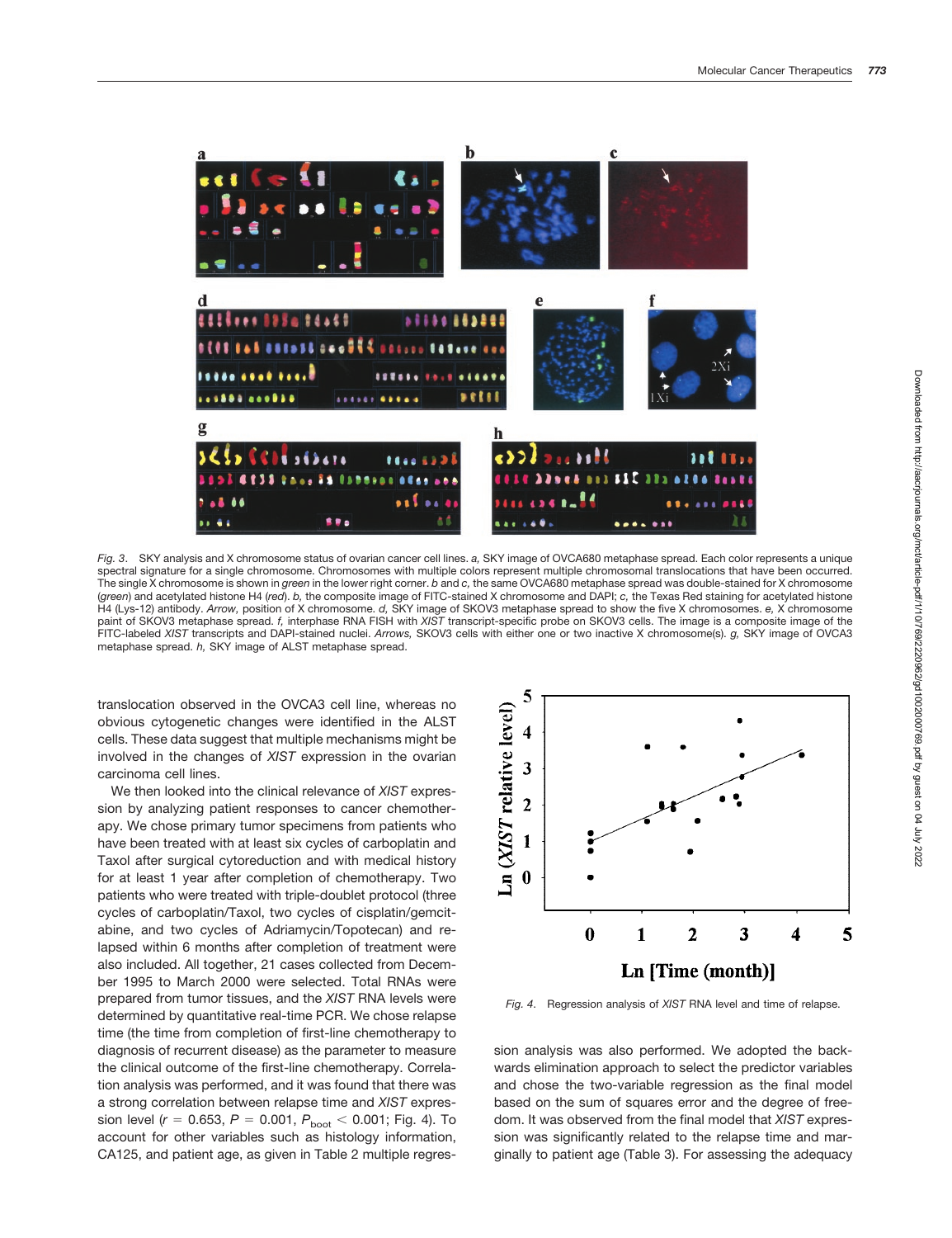*Table 2 XIST* expression and clinical outcome of ovarian cancer patients.

Time of relapse and other clinical information of the subjects as well as relative *XIST* RNA levels in the primary tumors. The relative *XIST* RNA levels and relapse times were log-transformed.

|                    |                       |              | Histology       |                |       |                            |                  |                    |
|--------------------|-----------------------|--------------|-----------------|----------------|-------|----------------------------|------------------|--------------------|
| Patient ID         | Ln(XIST) <sup>a</sup> | $Ln(Time)^b$ | Subtype         | Grade          | Stage | Treatment                  | Age <sup>c</sup> | CA125 <sup>d</sup> |
| OV550              | 3.36                  | 4.09         | Serous          | 3              | 3     | Carboplatin/Taxol          | 35               | 850                |
| OV563              | 0.98                  | 0.00         | Serous          | 3              | 3C    | Carboplatin/Taxol          | 64               | 1200               |
| <b>OV582</b>       | 2.03                  | 1.39         | Serous          | 3              | 3C    | Carboplatin/Taxol          | 38               | 6750               |
| OV631              | 3.58                  | 1.79         | Serous          | 3              | 3C    | Carboplatin/Taxol          | 67               | 1277               |
| OV633              | 1.55                  | 2.08         | Serous          | 3              | 3C    | Carboplatin/Taxol          | 70               | 3100               |
| OV634              | 2.17                  | 2.56         | Serous          | 3              | 3C    | Carboplatin/Taxol          | 43               | 42                 |
| OV635              | 1.21                  | 0.00         | Serous          | 3              | 3C    | Carboplatin/Taxol          | 77               | 98                 |
| OV645              | 0.70                  | 1.95         | Serous          | 3              | 4     | Carboplatin/Taxol          | 60               | 1370               |
| OV650              | 1.87                  | 1.61         | Serous          | 3              | 3C    | Carboplatin/Taxol          | 54               | 1330               |
| OV652              | 0.73                  | 0.00         | <b>Mucinous</b> |                |       | Triple-Double <sup>e</sup> | 58               | 73                 |
| <b>OV657</b>       | 1.95                  | 1.39         | Serous/Clear    | 3              | 4     | Carboplatin/Taxol          | 57               | 119                |
| OV688 <sup>f</sup> | 2.14                  | 2.56         | Endometriod     | $\overline{2}$ | 1A    | Carboplatin/Taxol          | 54               | 68                 |
| <b>OV689</b>       | 2.22                  | 2.83         | Serous          | 3              | 3C    | Carboplatin/Taxol          | 43               | 1100               |
| OV690              | 3.59                  | 1.10         | Endometriod     | 3              | 4     | Carboplatin/Taxol          | 36               | 1730               |
| OV691              | 1.54                  | 1.10         | Serous          | 3              | 4     | Carboplatin/Taxol          | 54               | 16000              |
| OV694              | 2.03                  | 1.61         | Serous          | 3              | 3C    | Carboplatin/Taxol          | 75               | 2157               |
| OVI00 <sup>f</sup> | 2.01                  | 2.89         | Mucinous        | 2              | 1A    | Carboplatin/Taxol          | 78               | 20                 |
| OVI15 <sup>f</sup> | 2.75                  | 2.94         | Serous          | 3              | 3C    | Carboplatin/Taxol          | 61               | Unknown            |
| OV721              | 0.00                  | 0.00         | Serous          | 3              | 3C    | Triple-Double <sup>b</sup> | 57               | 2400               |
| OVI23 <sup>f</sup> | 3.36                  | 2.94         | Endometriod     | $\overline{c}$ |       | Carboplatin/Taxol          | 53               | <b>Unknown</b>     |
| OVI41 <sup>f</sup> | 4.30                  | 2.89         | Serous          | 3              | 2A    | Carboplatin/Taxol          | 34               | 75                 |

*<sup>a</sup> XIST* RNA level is presented as a natural logarithm of the expression level relative to that of OV721. *<sup>b</sup>* Time of relapse, months after completion of chemotherapy.

d Patient's preoperative serum CA125 value.<br>e Patient was treated with triple-doublet protocol (three cycles of carboplatin/Taxol, two cycles of cisplatin/gemcitabine, and two cycles of Adriamycin/ topotecan).

*<sup>f</sup>* These patients still had not developed recurrent disease at time of the most recent visit.

|          |  |          | Table 3 Multiple regression: final reduced model. |       |  |  |  |  |
|----------|--|----------|---------------------------------------------------|-------|--|--|--|--|
| Variable |  |          | Regression coefficient                            |       |  |  |  |  |
|          |  | Estimate | Standard Frror <sup>a</sup>                       |       |  |  |  |  |
| Constant |  | 6.482    | 3.067                                             | 0.049 |  |  |  |  |
| Ln(Time) |  | 0.512    | 0.165                                             | 0.006 |  |  |  |  |
| Ln(Aqe)  |  | $-1.330$ | 0.739                                             | 0.089 |  |  |  |  |

*a* Residual standard error: 0.803 (18 degree of freedom).

of the final model, residual plots were drawn, and they did not show any pattern, implying that the final model is adequate. Hence, significant positive correlation between *XIST* expression and relapse time still exists in the multivariate analysis.

### **Discussion**

We explored the use of high-throughput cDNA microarray technology to identify potential prognostic markers for ovarian cancer by mRNA expression profiling of paired primary and recurrent tumors. Further studies of selected genes in ovarian carcinoma cell lines and patient samples have revealed a significant association of *XIST* expression level with Taxol sensitivity and chemotherapeutic responses. The high correlation of *XIST* RNA level and Taxol sensitivity in ovarian cancer cell lines suggests that *XIST* might play a role in modulating Taxol cytotoxicity. *XIST* is expressed exclusively from and remains associated with the inactive X chromosomes in female cells. Insertion of a 480-kb YAC genomic clone containing *XIST* gene to somatic chromosomes in mouse ES cells showed localized inactivation of adjacent genes on somatic chromosome as well as the neomycin marker gene on YAC vector (19). This suggests that *XIST* RNA can either directly or indirectly modulate the chromosome it associates with. As much about the molecular basis for *XIST* involvement in X chromosome inactivation is still lacking, it is also not known whether *XIST* has any possible direct effect on drug resistance other than X chromosome inactivation. Several attempts at reconstituting *XIST* expression in the ovarian cancer cell lines by transfection of YAC genomic DNA containing the *XIST* gene have failed, either because of low transfection efficiency or silencing of the *Neo* selection marker on YAC vector. Cotransfection with a second marker DNA and selection of clones for the presence of second marker may be an alternative approach.

One other plausible mechanism that *XIST* RNA modulates Taxol sensitivity is the reactivation of resistance-specific genes on inactive X chromosome in the absence of *XIST* RNA. Previous studies using the mouse/human somatic cell hybrids and human leukemia cells have shown that *XIST* RNA is not necessary for the maintenance of X inactivation once the cells are differentiated (20, 21). A more recent report suggested, however, the synergy of *XIST* RNA, DNA methylation, and histone hypoacetylation in maintaining the inactive state of X chromosome (22). Our RNA FISH study on SKOV3 cells showed punctuated *XIST* expression signals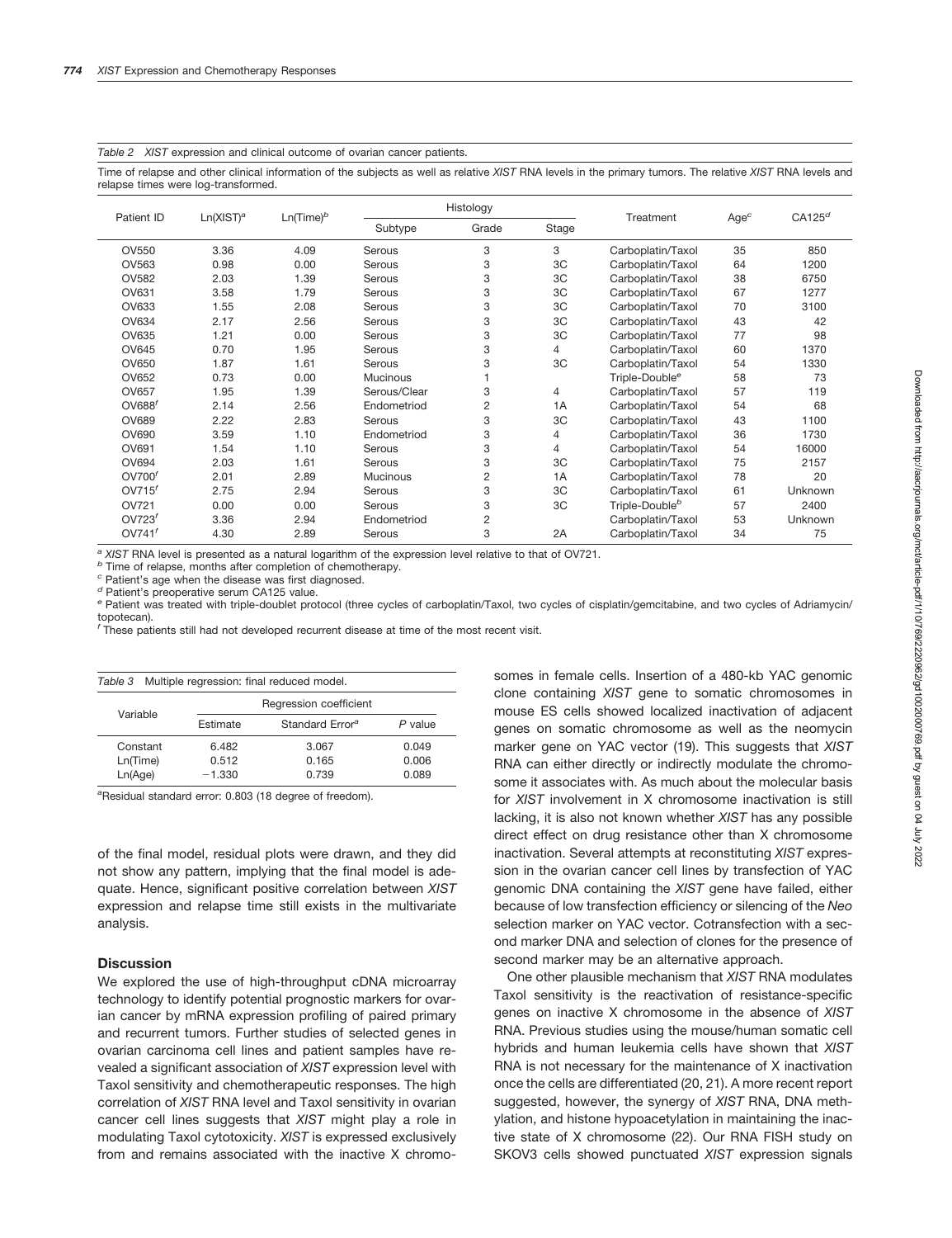localized to the *XIST* locus, unlike the intense signals covering the whole inactive X chromosome observed in differentiated mouse ES cells. More studies are under way to determine whether the situation is different in the differentiated ovarian cancer cell lines and whether the hypothesis that *XIST* modulates the expression of other genes is accountable for Taxol resistance, at least for those cells encompassing two or more X chromosomes. If it is true that *XIST* plays a role in regulating other resistance-specific gene(s) on the X chromosome, one possible down-stream candidate is XIAP, which is the most potent direct inhibitor of caspases and apoptosis among all human IAP family proteins (23). Downregulated expression of *XIAP* has been shown to induce apoptosis in chemoresistant human ovarian cancer cells (24). Down-regulation of *XIST* might increase the expression level of XIAP and block drug-induced apoptosis to cause resistance phenotype.

It is also likely that loss of *XIST* expression is a marker for genetic instability associated with drug resistance, because loss of inactive X chromosome has been known to be a common event in cancer cells (25). However, the observed association between loss of *XIST* expression and drug resistance is only specific to Taxol, not to the alkylating agents (Fig. 1). The cell lines used in our study have not been pretreated with Taxol, and therefore the observed association is not attributable to drug-induced phenomenon. One possible explanation of this drug-specific association may lie with the action mechanism of Taxol. The action of Taxol is mediated through binding to microtubules and stabilizing them against depolymerization, thereby inhibiting cell replication by disrupting normal mitotic spindle formation (26). It has been observed that the action of Taxol on microtubules associates with mitotic arrest and induction of apoptosis, and mitotic arrest correlates with Taxol cytotoxicity (27). Treatments using Taxol together with other drugs that perturb cell cycle progression can dramatically interfere with the cell killing and apoptosis-inducing activity of Taxol (28). Mitotic checkpoint mechanisms regulated by MAD and BUB proteins control the proper segregation of chromosomes and play an important role in the genetic instability of cancers (29). It is therefore hypothesized that genetic instability in advanced cancer cells that have lost mitotic checkpoint function might cause the loss of *XIST* expression and the development of mechanism to escape Taxol-induced apoptosis as well.

In summary, our cDNA microarray analysis of paired primary and recurrent ovarian tumors has identified a high correlation between *XIST* RNA expression level and Taxol sensitivity in ovarian cancer cell lines. More interestingly, a strong correlation was also found between *XIST* RNA level and patient responses to chemotherapeutic treatment, suggesting that *XIST* expression might be used as a marker for prediction of first-line chemotherapy responses in ovarian cancer. This study raises an interesting perspective between X chromosome inactivation and drug resistance. Although the underlying mechanism for this correlation is unclear at present, more extensive studies on gene expression profiles of the paired primary and recurrent tumors may reveal more

insights into the relationship between these two apparently unrelated processes.

#### **Acknowledgments**

We thank Dr. Bryan M. Turner for advice regarding combined immunostaining and chromosome painting.

#### **References**

1. du Bois, A., Neijt, J. P., and Thigpen, J. T. First line chemotherapy with carboplatin plus paclitaxel in advanced ovarian cancer—a new standard of care? Ann. Oncol., *10:* 35–41, 1999.

2. Cannistra, S. A. Cancer of the ovary. N. Engl. J. Med., *329:* 1550–1559, 1993.

3. Ross, D. T., Scherf, U., Eisen, M. B., Perou, C. M., Rees, C., Spellman, P., Iyer, V., Jeffrey, S. S., Van de Rijn, M., Waltham, M., Pergamenschikov, A., Lee, J. C., Lashkari, D., Shalon, D., Myers, T. G., Weinstein, J. N., Botstein, D., and Brown, P. O. Systematic variation in gene expression patterns in human cancer cell lines. Nat. Genet., *24:* 227–235, 2000.

4. Scherf, U., Ross, D. T., Waltham, M., Smith, L. H., Lee, J. K., Tanabe, L., Kohn, K. W., Reinhold, W. C., Myers, T. G., Andrews, D. T., Scudiero, D. A., Eisen, M. B., Sausville, E. A., Pommier, Y., Botstein, D., Brown, P. O., and Weinstein, J. N. A gene expression database for the molecular pharmacology of cancer. Nat. Genet., *24:* 236–244, 2000.

5. van't Veer, L. J., Dai, H., van de Vijver, M. J., He, Y. D., Hart, A. A., Mao, M., Peterse, H. L., van der Kooy, K., Marton, M. J., Witteveen, A. T., Schreiber, G. J., Kerkhoven, R. M., Roberts, C., Linsley, P. S., Bernards, R., and Friend, S. H. Gene expression profiling predicts clinical outcome of breast cancer. Nature (Lond.), *415:* 530–636, 2002.

6. Singh, D., Febbo, P. G., Ross, K., Jackson, D. G., Manola, J., Ladd, C., Tamayo, P., Renshaw, A. A., D'Amico, A. V., Richie, J. P., Lander, E. S., Loda, M., Kantoff, P. W., Golub, T. R., and Sellers, W. R. Gene expression correlates of clinical prostate cancer behavior. Cancer Cell, *1:* 203–209, 2002.

7. Yeoh, E-J., Ross, M. E., Shurtleff, S. A., Williams, W. K., Patel, D., Mahfouz, R., Behm, F. G., Raimondi, S. C., Reilling, M. V., Patel, A., Cheng, C., Campana, D., Wilkins, D., Zhou, X., Li, J., Liu, H., Pui, C-H., Evans, W. E., Naeve, C., Wong, L., and Downing, J. R. Classification, subtype discovery, and prediction of outcome in pediatric acute lymphoblastic leukemia by gene expression profiling. Cancer Cell, *1:* 133–143, 2002.

8. Riggs, A. D., and Pfeifer, G. P. X-chromosome inactivation and cell memory. Trends Genet., *8:* 169–174, 1992.

9. Rastan, S., and Brown, S. D. The search for the mouse X-chromosome inactivation centre. Genet. Res., *56:* 99–106, 1990.

10. Heard, E., Clerc, P., and Avner, P. X-chromosome inactivation in mammals. Annu. Rev. Genet., *31:* 571–610, 1997.

11. Brown, C. J., Hendrich, B. D., Rupert, J. L., Lafreniere, R. G., Xing, Y., Lawrence, J., and Willard, H. F. The human *XIST* gene: analysis of a 17 kb inactive X-specific RNA that contains conserved repeats and is highly localized within the nucleus. Cell, *71:* 527–542, 1992.

12. Panning, B., Dausman, J., and Jaenisch, R. X chromosome inactivation is mediated by Xist RNA stabilization. Cell, *90:* 907–916, 1997.

13. Marahrens, Y., Panning, B., Dausman, J., Strauss, W., and Jaenisch, R. Xist-deficient mice are defective in dosage compensation but not spermatogenesis. Genes Dev., *11:* 156–166, 1997.

14. Penny, G. D., Kay, G. F., Sheardown, S. A., Rastan, S., and Brockdorff, N. Requirement for Xist in X chromosome inactivation. Nature (Lond.), *379:* 131–137, 1996.

15. Heard, E., Mongelard, F., Arnaud, D., Chureau, C., Vourc'h, C., and Avner, P. Human XIST yeast artificial chromosome transgenes show partial X inactivation center function in mouse embryonic stem cells. Proc. Natl. Acad. Sci. USA, *96:* 6841–6846, 1999.

16. Migeon, B. R., Luo, S., Stasiowski, B. A., Jani, M., Axelman, J., Van Dyke, D. L., Weiss, L., Jacobs, P. A., Yang-Feng, T. L., and Wiley, J. E. Deficient transcription of XIST from tiny ring X chromosomes in females